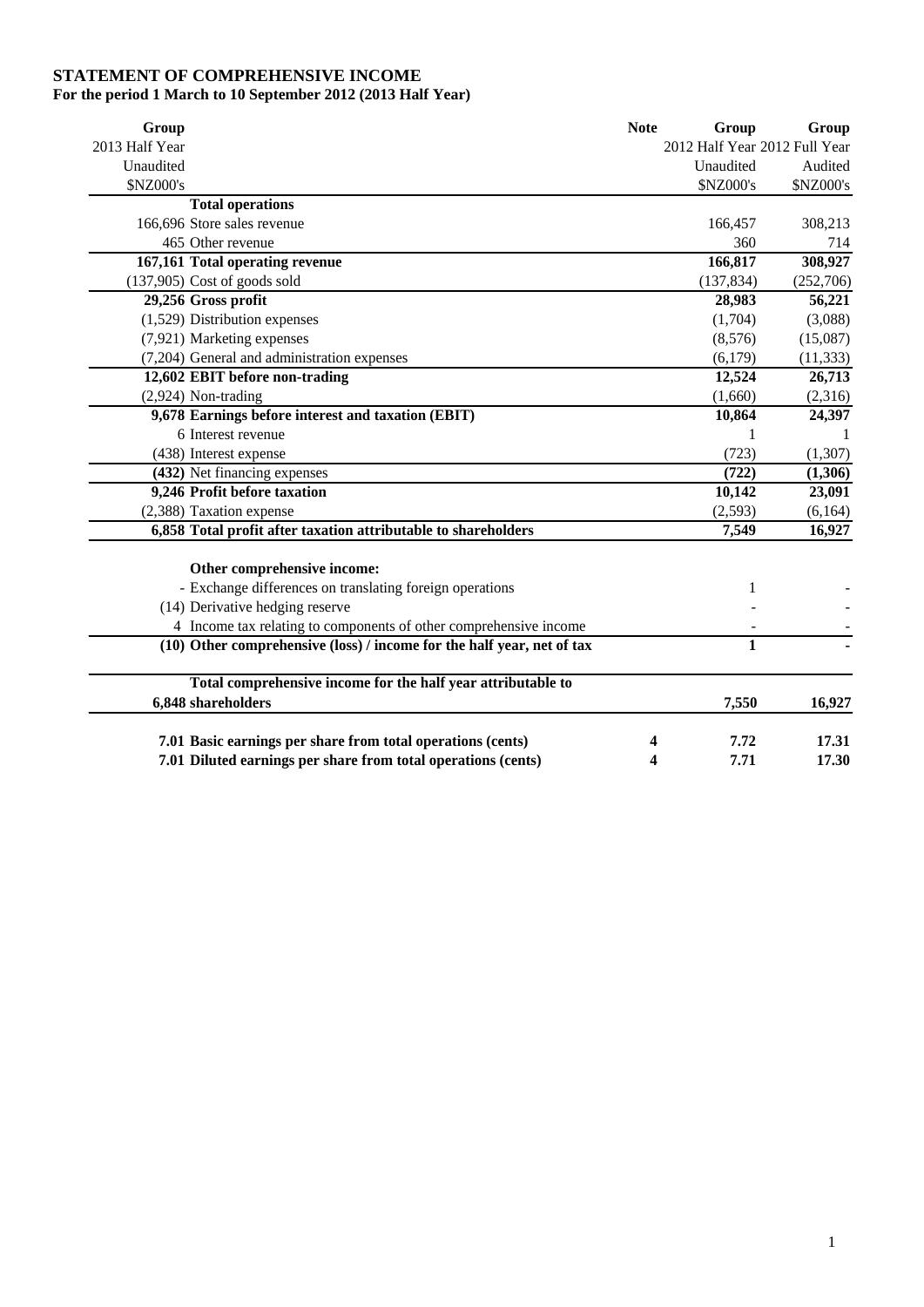#### **STATEMENT OF CHANGES IN EQUITY For the period 1 March to 10 September 2012 (2013 Half Year)**

|                                                          | Foreign        |                        |                                       |                                     |                 |              |
|----------------------------------------------------------|----------------|------------------------|---------------------------------------|-------------------------------------|-----------------|--------------|
|                                                          | <b>Share</b>   | <b>Share</b><br>Option | <b>Currency</b><br><b>Translation</b> | <b>Derivative</b><br><b>Hedging</b> | <b>Retained</b> |              |
| <b>GROUP \$NZ000's</b>                                   | Capital        | <b>Reserve</b>         | <b>Reserve</b>                        | <b>Reserve</b>                      | <b>Earnings</b> | <b>Total</b> |
| <b>Audited balance as at 28 February 2011</b>            | 26,576         | 33                     | 53                                    |                                     | 32,233          | 58,895       |
| <b>Comprehensive income</b>                              |                |                        |                                       |                                     |                 |              |
| Total profit after taxation attributable to shareholders |                |                        |                                       |                                     | 7,549           | 7,549        |
| Other comprehensive income                               |                |                        |                                       |                                     |                 |              |
| Movement in foreign currency translation reserve         |                |                        | 1                                     |                                     |                 |              |
| Total other comprehensive income                         |                |                        | $\mathbf{1}$                          |                                     |                 |              |
| <b>Total comprehensive income</b>                        | $\overline{a}$ | $\overline{a}$         | $\mathbf{1}$                          | $\overline{a}$                      | 7,549           | 7,550        |
| <b>Transactions with owners</b>                          |                |                        |                                       |                                     |                 |              |
| Shares issued on exercise of options                     | 54             | (4)                    |                                       |                                     |                 | 50           |
| Net dividends distributed                                |                |                        |                                       |                                     | (9,779)         | (9,779)      |
| <b>Total transactions with owners</b>                    | 54             | (4)                    |                                       |                                     | (9.779)         | (9,729)      |
| Unaudited balance as at 12 September 2011                | 26,630         | 29                     | 54                                    | $\blacksquare$                      | 30,003          | 56,716       |
| <b>Comprehensive income</b>                              |                |                        |                                       |                                     |                 |              |
| Total profit after taxation attributable to shareholders |                |                        |                                       |                                     | 9,378           | 9,378        |
| Other comprehensive income                               |                |                        |                                       |                                     |                 |              |
| Movement in foreign currency translation reserve         |                |                        | (1)                                   |                                     |                 | (1)          |
| Total other comprehensive income                         |                |                        | (1)                                   |                                     |                 | (1)          |
| <b>Total comprehensive income</b>                        | ÷.             | $\sim$                 | (1)                                   | $\sim$                              | 9,378           | 9,377        |
| <b>Transactions with owners</b>                          |                |                        |                                       |                                     |                 |              |
| Shares issued on exercise of options                     | 18             | (1)                    |                                       |                                     |                 | 17           |
| Net dividends distributed                                |                |                        |                                       |                                     | (6,357)         | (6,357)      |
| <b>Total transactions with owners</b>                    | 18             | (1)                    |                                       |                                     | (6, 357)        | (6, 340)     |
| Audited balance as at 29 February 2012                   | 26,648         | 28                     | 53                                    | ä,                                  | 33,024          | 59,753       |
| <b>Comprehensive income</b>                              |                |                        |                                       |                                     |                 |              |
| Total profit after taxation attributable to shareholders |                |                        |                                       |                                     | 6,858           | 6,858        |
| Other comprehensive income                               |                |                        |                                       |                                     |                 |              |
| Movement in derivative hedging reserve                   |                |                        |                                       | (10)                                |                 | (10)         |
| Total other comprehensive income                         |                |                        |                                       | (10)                                |                 | (10)         |
| <b>Total comprehensive income</b>                        | $\sim$         | $\sim$                 | $\overline{a}$                        | (10)                                | 6,858           | 6,848        |
| <b>Transactions with owners</b>                          |                |                        |                                       |                                     |                 |              |
| Shares issued on exercise of options                     | 67             |                        |                                       |                                     |                 | 67           |
| Net dividends distributed                                |                |                        |                                       |                                     | (9,293)         | (9,293)      |
| <b>Total transactions with owners</b>                    | 67             |                        |                                       |                                     | (9,293)         | (9,226)      |
| Unaudited balance as at 10 September 2012                | 26,715         | 28                     | 53                                    | (10)                                | 30,589          | 57,375       |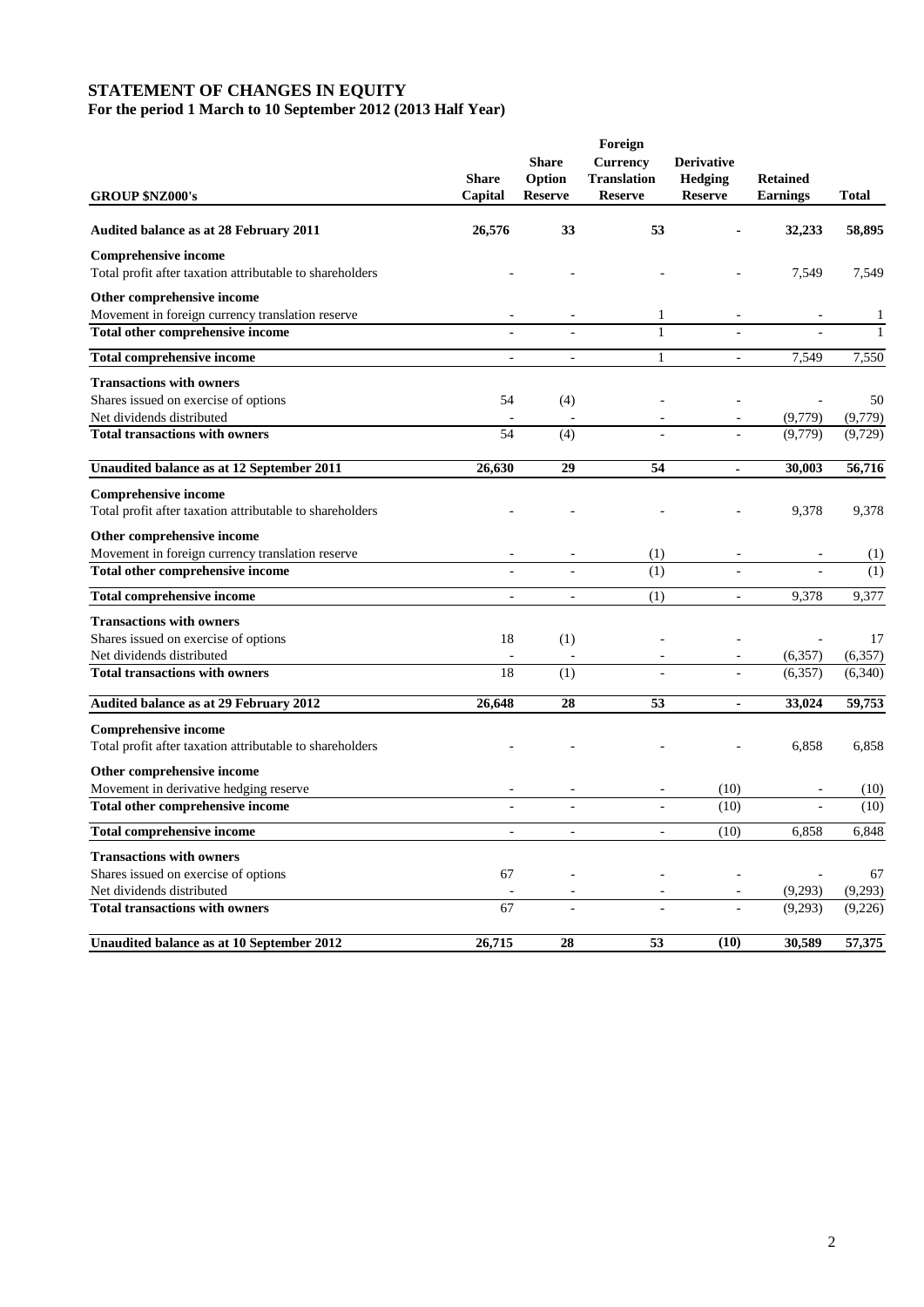### **STATEMENT OF FINANCIAL POSITION As at 10 September 2012 (2013 Half Year)**

| Group                                                            | Group                         | Group     |
|------------------------------------------------------------------|-------------------------------|-----------|
| 2013 Half Year                                                   | 2012 Half Year 2012 Full Year |           |
| Unaudited                                                        | Unaudited                     | Audited   |
| \$NZ000's                                                        | \$NZ000's                     | \$NZ000's |
| <b>Non-current assets</b>                                        |                               |           |
| 76,589 Property, plant and equipment                             | 82,980                        | 77,976    |
| 18,242 Intangible assets                                         | 20,800                        | 20,853    |
| 2,684 Deferred tax asset                                         | 1,552                         | 1,347     |
| 97,515 Total non-current assets                                  | 105,332                       | 100,176   |
| <b>Current assets</b>                                            |                               |           |
| 1,912 Inventories                                                | 2,126                         | 1,927     |
| 3,237 Other receivables                                          | 3,651                         | 2,067     |
| - Income tax receivable                                          | 289                           |           |
| 709 Cash and cash equivalents                                    | 487                           | 700       |
| 5,858 Total current assets                                       | 6,553                         | 4,694     |
| 103,373 Total assets                                             | 111,885                       | 104,870   |
| <b>Equity attributable to shareholders</b>                       |                               |           |
| 26,715 Share capital                                             | 26,630                        | 26,648    |
| 71 Reserves                                                      | 83                            | 81        |
| 30,589 Retained earnings                                         | 30,003                        | 33,024    |
| 57,375 Total equity attributable to shareholders                 | 56,716                        | 59,753    |
| <b>Non-current liabilities</b>                                   |                               |           |
| 5,570 Provisions and deferred income                             | 5,879                         | 5,286     |
| 6,411 Loans and finance leases                                   | 18,006                        | 13,680    |
| 11,981 Total non-current liabilities                             | 23,885                        | 18,966    |
| <b>Current liabilities</b>                                       |                               |           |
| 1,383 Income tax payable                                         |                               | 1,067     |
| 155 Loans and finance leases                                     | 156                           | 159       |
| 30,413 Creditors and accruals                                    | 29,288                        | 23,113    |
| 1,812 Provisions and deferred income                             | 1,609                         | 1,547     |
| 254 Derivative financial instruments                             | 219                           | 265       |
| - Liabilities associated with assets classified as held for sale | 12                            |           |
| 34,017 Total current liabilities                                 | 31,284                        | 26,151    |
| 45,998 Total liabilities                                         | 55,169                        | 45,117    |
| 103,373 Total equity and liabilities                             | 111,885                       | 104,870   |

For and on behalf of the Board:

ler under

Chairman Director

**E K van Arkel D A Pilkington**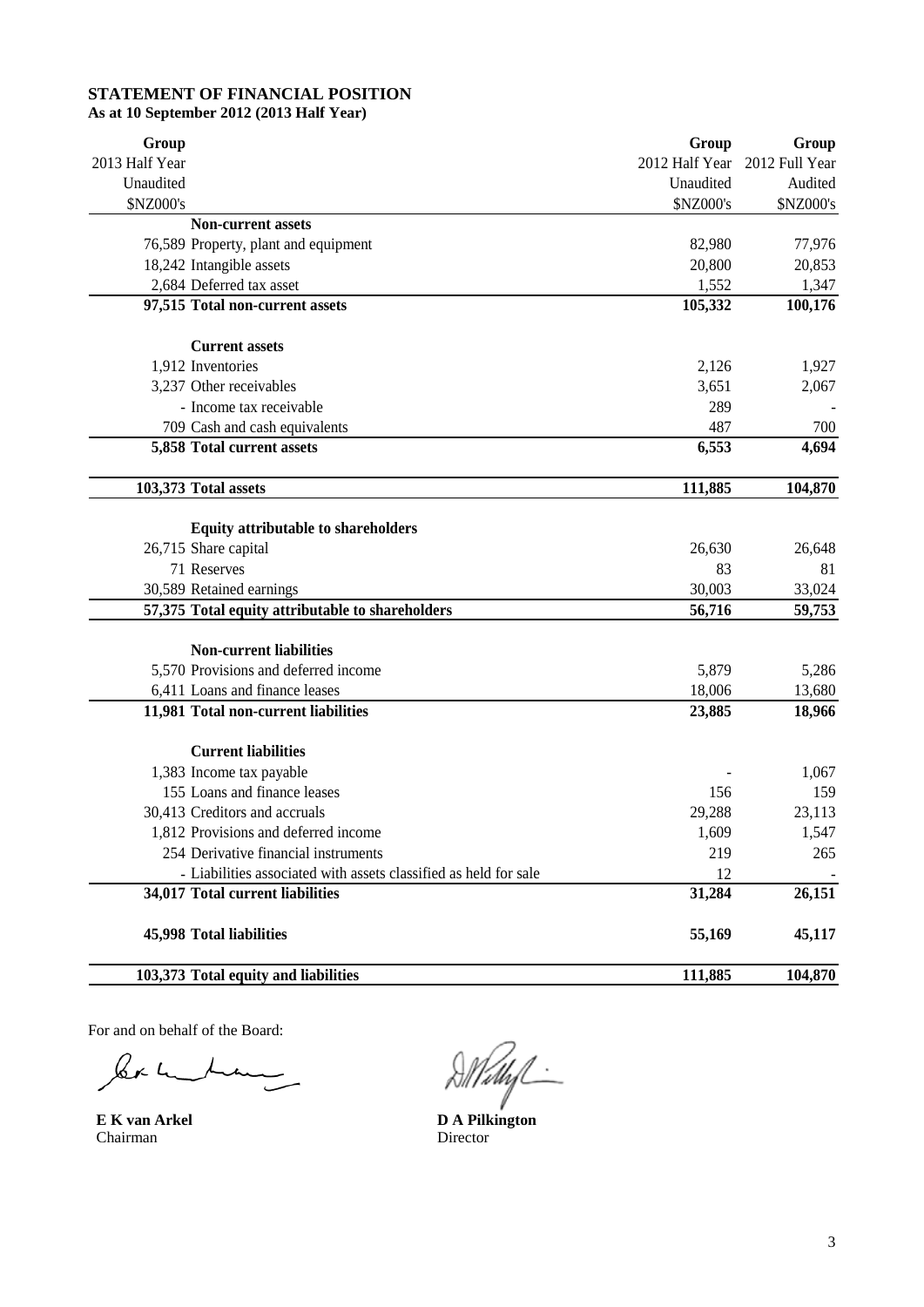# **STATEMENT OF CASH FLOWS**

# **For the period 1 March to 10 September 2012 (2013 Half Year)**

| Group          |                                                               | Group                         | Group      |
|----------------|---------------------------------------------------------------|-------------------------------|------------|
| 2013 Half Year |                                                               | 2012 Half Year 2012 Full Year |            |
| Unaudited      |                                                               | Unaudited                     | Audited    |
| \$NZ000's      |                                                               | \$NZ000's                     | \$NZ000's  |
|                | <b>Cash flows from operating activities</b>                   |                               |            |
|                | Cash was provided by / (applied to):                          |                               |            |
|                | 168,129 Receipts from customers                               | 167,544                       | 310,374    |
|                | (144,562) Payments to suppliers and employees                 | (146, 522)                    | (272, 503) |
|                | (576) Interest paid (net)                                     | (729)                         | (1, 187)   |
|                | (3,181) Payment of income tax                                 | (5, 123)                      | (6,888)    |
|                | 19,810 Net cash from operating activities                     | 15,170                        | 29,796     |
|                | <b>Cash flows from investing activities</b>                   |                               |            |
|                | Cash was (applied to) / provided by:                          |                               |            |
|                | (301) Payment for intangibles                                 | (506)                         | (1,350)    |
|                | (4,882) Purchase of property, plant and equipment             | (12, 117)                     | (15,094)   |
|                | 2,105 Proceeds from disposal of property, plant and equipment | 1,730                         | 2,115      |
|                | (3,078) Net cash used in investing activities                 | (10, 893)                     | (14, 329)  |
|                | <b>Cash flows from financing activities</b>                   |                               |            |
|                | Cash was provided by / (applied to):                          |                               |            |
|                | 67 Cash received on the exercise of options                   | 50                            | 67         |
|                | $(7,180)$ (Decrease) / increase in loans                      | 5,630                         | 1,370      |
|                | (93) (Decrease) / increase in finance leases                  | 25                            | (38)       |
|                | (9,293) Dividends paid to shareholders                        | (9,779)                       | (16, 136)  |
|                | (224) Supplementary dividends paid                            | (511)                         | (825)      |
|                | (16,723) Net cash used in financing activities                | (4,585)                       | (15, 562)  |
|                |                                                               |                               |            |
|                | 9 Net increase / (decrease) in cash and cash equivalents      | (308)                         | (95)       |
|                | Reconciliation of cash and cash equivalents                   |                               |            |
|                |                                                               | 795                           | 795        |
|                | 700 Cash and cash equivalents at the beginning of the period: |                               |            |
|                | Cash and cash equivalents at the end of the period:           |                               |            |
|                | 242 Cash on hand                                              | 257                           | 253        |
|                | 467 Cash at bank                                              | 230                           | 447        |
| 709            |                                                               | 487                           | 700        |
|                |                                                               |                               |            |
|                | 9 Net increase / (decrease) in cash and cash equivalents      | (308)                         | (95)       |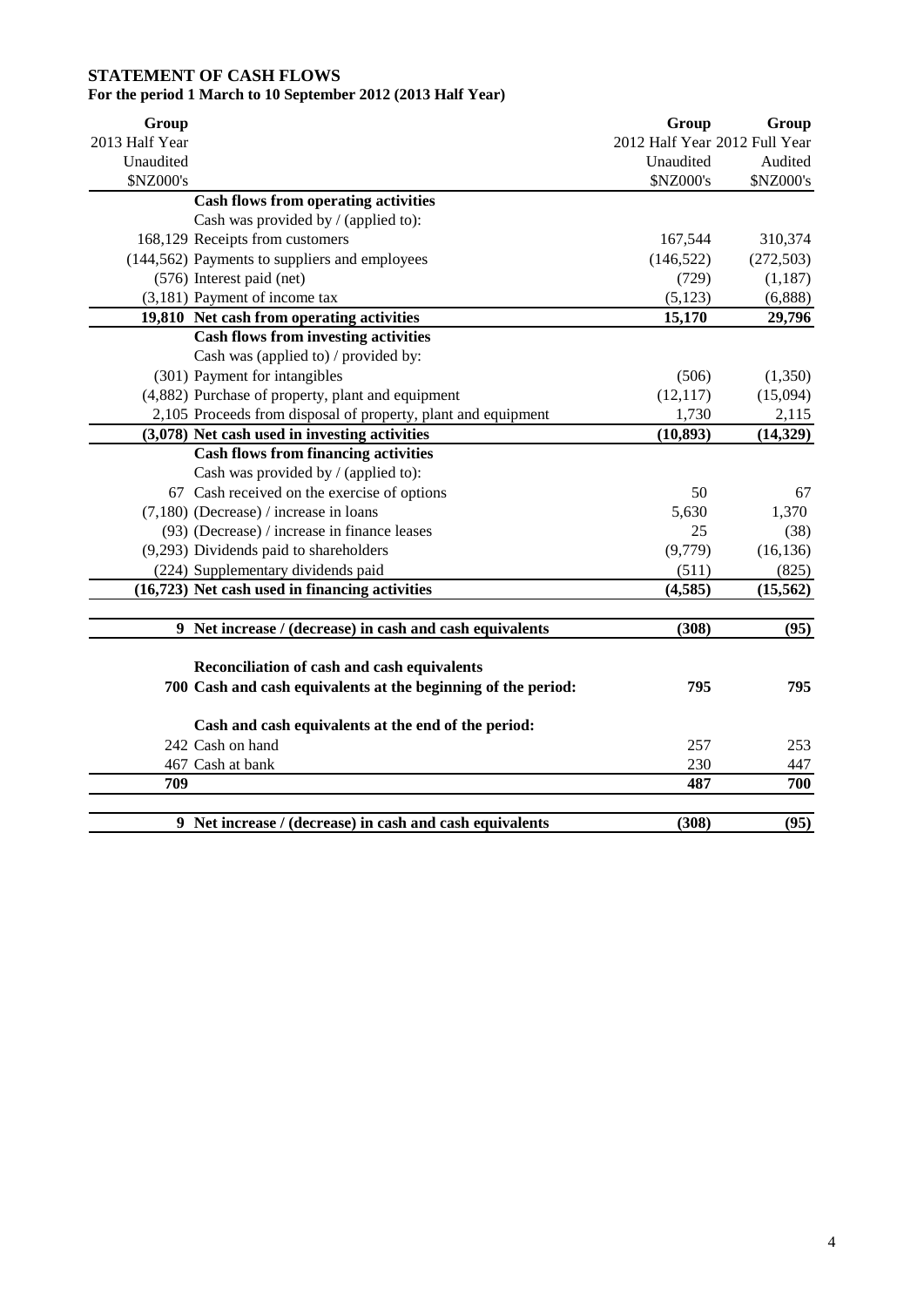### **STATEMENT OF CASH FLOWS (continued) For the period 1 March to 10 September 2012 (2013 Half Year)**

The following is a reconciliation between profit after taxation for the period shown in the statement of comprehensive income and the net cash flow from operating activities.

| Group                                                              | Group          | Group          |
|--------------------------------------------------------------------|----------------|----------------|
| 2013 Half Year                                                     | 2012 Half Year | 2012 Full Year |
| Unaudited                                                          | Unaudited      | Audited        |
| \$NZ000's                                                          | \$NZ000's      | \$NZ000's      |
| 6,858 Total profit after taxation attributable to shareholders     | 7,549          | 16,927         |
| Add items classified as investing / financing activities:          |                |                |
| (1,271) (Gain) / loss on disposal of property, plant and equipment | 134            | 259            |
| (1,271)                                                            | 134            | 259            |
| Add / (less) non-cash items:                                       |                |                |
| 7,403 Depreciation                                                 | 7,389          | 13,775         |
| 2,806 Disposal of goodwill                                         | 1,241          | 1,518          |
| 410 Increase / (decrease) in provisions                            | (52)           | (98)           |
| 567 Amortisation of intangible assets                              | 548            | 1,037          |
| 94 Write-off of franchise fees                                     | 90             | 115            |
| 315 Impairment on property, plant and equipment                    | 113            | 65             |
| $(1,337)$ Net (increase) / decrease in deferred tax asset          | 1              | 206            |
| (11) Change in fair value of derivative financial instruments      | 62             | 108            |
| (14) Increase in derivative hedging reserve                        |                |                |
| 4 Tax effect of derivative financial instruments                   |                |                |
| 10,237                                                             | 9,392          | 16,726         |
| Add / (less) movement in working capital:                          |                |                |
| 15 Decrease / (increase) in inventories                            | (337)          | (138)          |
| (933) Decrease in other debtors and prepayments                    | (1,769)        | (370)          |
| 4,364 Increase / (decrease) in trade creditors and other payables  | 2,732          | (2,747)        |
| 316 Increase / (decrease) in income tax payable                    | (3,042)        | (1,686)        |
| 224 Decrease in income tax                                         | 511            | 825            |
| 3,986                                                              | (1,905)        | (4, 116)       |
| 19,810 Net cash from operating activities                          | 15,170         | 29,796         |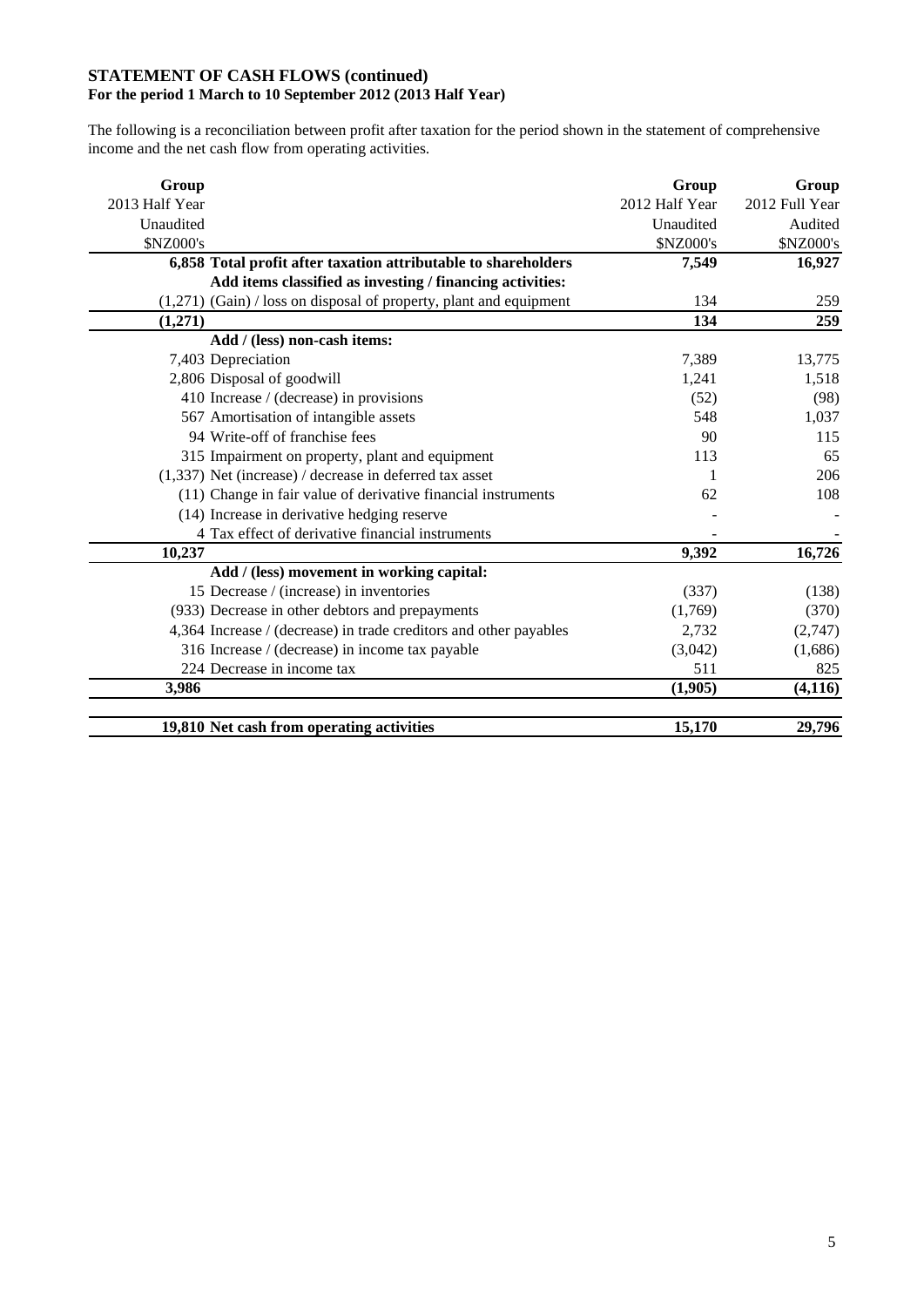#### **NOTES TO THE FINANCIAL STATEMENTS For the period 1 March to 10 September 2012 (2013 Half Year)**

# **1. Profit before taxation**

| Group                                                                      | Group            | Group          |
|----------------------------------------------------------------------------|------------------|----------------|
| 2013 Half Year                                                             | 2012 Half Year   | 2012 Full Year |
| Unaudited                                                                  | Unaudited        | Audited        |
| <b>\$NZ000's</b>                                                           | <b>\$NZ000's</b> | \$NZ000's      |
| <b>Profit before taxation (consolidated business)</b>                      |                  |                |
| The profit before taxation is calculated after charging / (crediting) the  |                  |                |
| following items:                                                           |                  |                |
| 9,935 Royalties paid                                                       | 9,918            | 18,361         |
| 8,790 Operating lease expenses                                             | 9,357            | 17,268         |
| $(1,271)$ Net $(gain)$ / loss on disposal of property, plant and equipment | 134              | 259            |
| Non-trading items comprise:                                                |                  |                |
| Loss on sale of stores                                                     |                  |                |
| $(1,541)$ Net sale proceeds                                                | (895)            | (1,237)        |
| 584 Property, plant and equipment disposed of                              | 845              | 1,045          |
| 2,806 Goodwill disposed of                                                 | 1,241            | 1,518          |
| 1.849                                                                      | 1,191            | 1,326          |
| 975 Other store closure costs (including franchise fees written off)       | 302              | 597            |
| (215) Other store closure costs - insurance proceeds                       |                  |                |
| - Other store relocation and refurbishment costs                           | 54               | 144            |
| - Other store relocation and refurbishment - insurance proceeds            |                  | 184            |
| 315 Impairment on property, plant and equipment                            | 113              | 65             |
| 2,924 Total non-trading items                                              | 1,660            | 2,316          |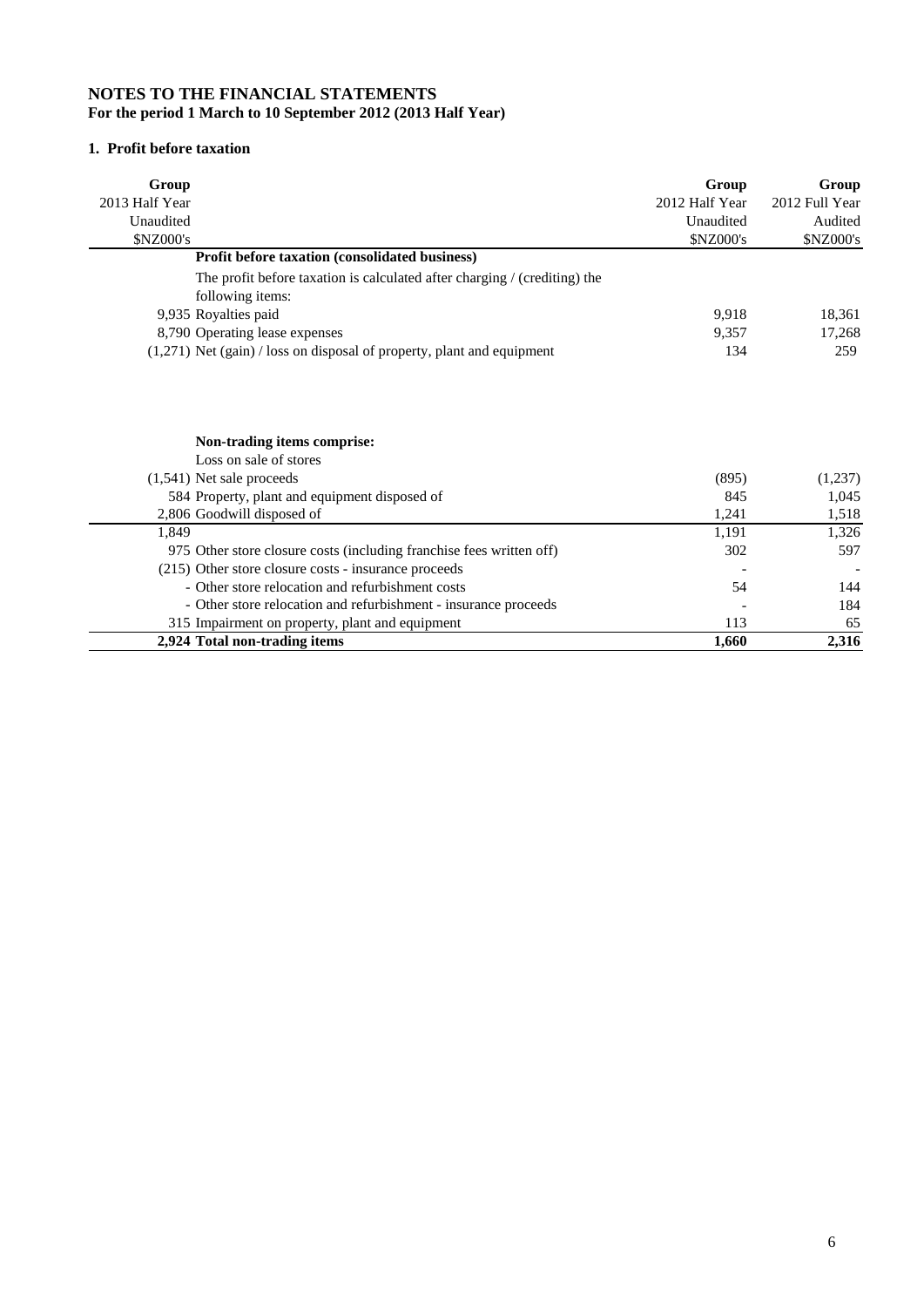#### **NOTES TO THE FINANCIAL STATEMENTS (continued) For the period 1 March to 10 September 2012 (2013 Half Year)**

#### **2. Business segments**

|                                                              | <b>KFC</b> |         | Pizza Hut |         | <b>Starbucks Coffee</b> |        | All other segments * |         | <b>Consolidated</b><br><b>Half Year</b> | Consolidated<br><b>Half Year</b> | <b>Consolidated</b><br><b>Full Year</b> |
|--------------------------------------------------------------|------------|---------|-----------|---------|-------------------------|--------|----------------------|---------|-----------------------------------------|----------------------------------|-----------------------------------------|
| \$NZ000's (Unaudited)                                        | 2013       | 2012    | 2013      | 2012    | 2013                    | 2012   | 2013                 | 2012    | 2013                                    | 2012                             | 2012                                    |
| Store sales revenue                                          | 127,443    | 127,912 | 25,884    | 24,565  | 13,369                  | 13,980 |                      |         | 166,696                                 | 166,457                          | 308,213                                 |
| Other revenue                                                |            |         |           |         |                         |        | 465                  | 360     | 465                                     | 360                              | 714                                     |
| Total operating revenue **                                   | 127,443    | 127,912 | 25,884    | 24,565  | 13,369                  | 13,980 | 465                  | 360     | 167,161                                 | 166,817                          | 308,927                                 |
| Segment result (Concept EBIT) before non-trading             | 16,828     | 16,571  | (189)     | (1,108) | 329                     | 575    | (4,366)              | (3,514) | 12,602                                  | 12,524                           | 26,713                                  |
| Segment result (Concept EBIT) after non-trading              | 16,089     | 16,491  | (2,257)   | (2,673) | 212                     | 560    | (4,366)              | (3,514) | 9,678                                   | 10,864                           | 24,397                                  |
| <b>Operating profit (EBIT)</b>                               |            |         |           |         |                         |        |                      |         | 9,678                                   | 10,864                           | 24,397                                  |
| Net financing costs                                          |            |         |           |         |                         |        |                      |         | (432)                                   | (722)                            | (1,306)                                 |
| Net profit before taxation                                   |            |         |           |         |                         |        |                      |         | 9,246                                   | 10,142                           | 23,091                                  |
| Taxation expense                                             |            |         |           |         |                         |        |                      |         | (2,388)                                 | (2,593)                          | (6,164)                                 |
| Net profit after taxation                                    |            |         |           |         |                         |        |                      |         | 6,858                                   | 7,549                            | 16,927                                  |
| Net profit after taxation excluding non-trading              |            |         |           |         |                         |        |                      |         | 8,762                                   | 8,556                            | 18,361                                  |
| Concept EBITDA before general and administration<br>expenses | 23,877     | 23,209  | 1,662     | 1,042   | 1,433                   | 1,695  |                      |         | 26,972                                  | 25,946                           | 51,396                                  |
| Segment assets<br><b>Unallocated</b> assets                  | 70,287     | 74,464  | 18,463    | 23,716  | 5,715                   | 6,576  | 2,278                | 1,150   | 96,743<br>6,630<br>103,373              | 105,906<br>5,979<br>111,885      | 100,267<br>4,603<br>104,870             |
| <b>Total assets</b>                                          |            |         |           |         |                         |        |                      |         |                                         |                                  |                                         |

\*All other segments are general and administration support centre expenses (G&A).

\*\*All operating revenue is from external customers.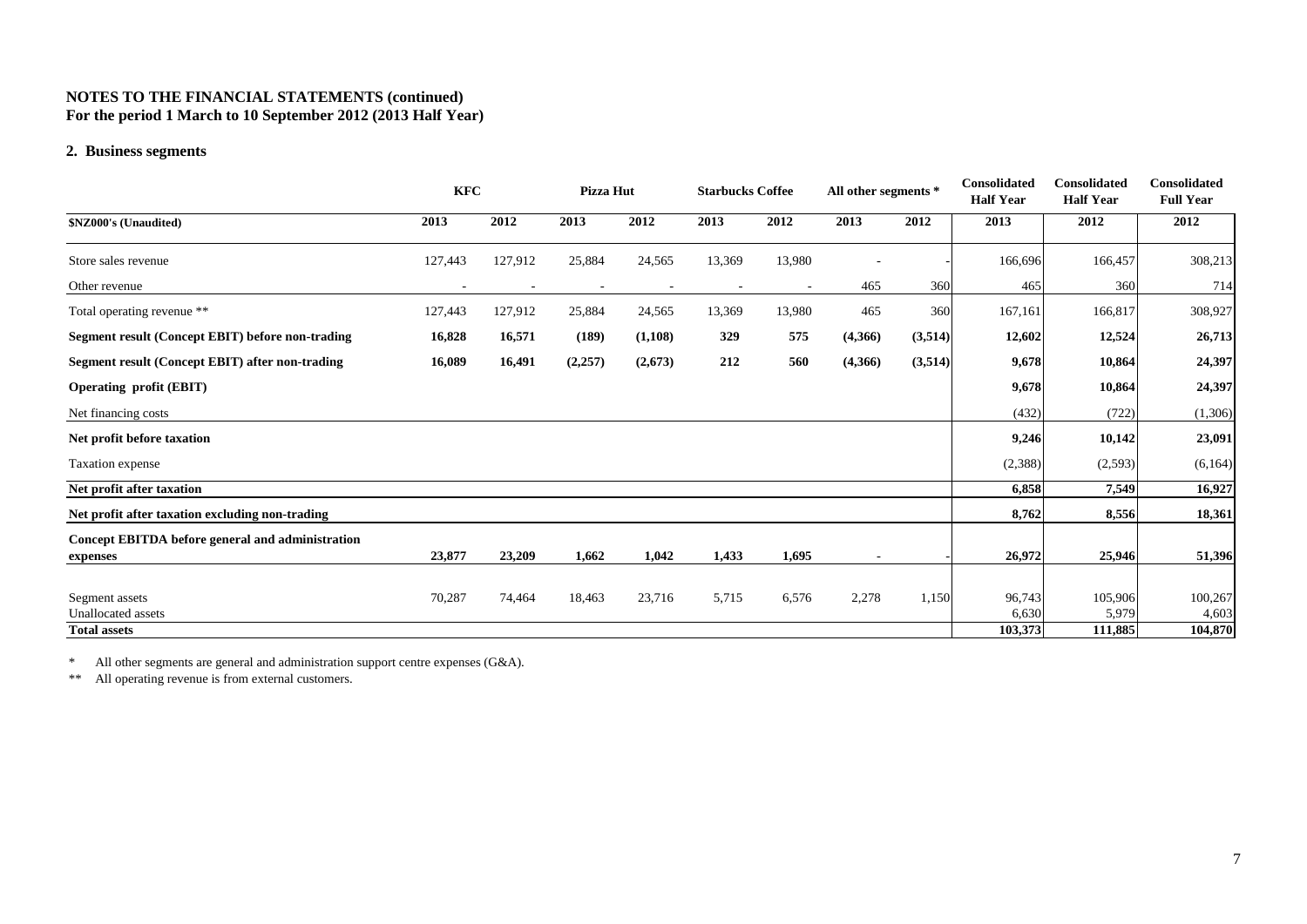#### **NOTES TO THE FINANCIAL STATEMENTS (continued) For the period 1 March to 10 September 2012 (2013 Half Year)**

### **3. Basis of preparation**

These unaudited financial statements for the 28 week period ended 10 September 2012 have been prepared in accordance with generally accepted accounting practice in New Zealand and NZ IAS 34, Interim Financial Statements, and should be read in conjunction with the financial statements published in the Annual Report for the period ended 29 February 2012 (referred to in these statements as "2012 Full Year"). These unaudited financial statements also comply with International Accounting Standard 34 Interim Financial Reporting (IAS 34). The accounting policies applied are consistent with those of the 2012 Full Year financial statements.

Restaurant Brands New Zealand Limited (the "Company" or "Parent") together with its subsidiaries (the "Group") operate quick service and takeaway restaurant concepts.

The Group divides its financial year into thirteen 4-week periods. These interim financial statements are for the first 7 periods (28 weeks) of the year ending on 10 September 2012 (2012:28 weeks ending on 12 September 2011). The second half will be for 6 periods (24 weeks).

The interim financial statements presented are those of the Group. The Company is a limited liability company incorporated and domiciled in New Zealand, is registered under the Companies Act 1993, and is an issuer in terms of the Securities Act 1978 and the Financial Reporting Act 1993. The Group is designated as a profit oriented entity for financial reporting purposes.

To ensure consistency with current period, comparative figures have been restated where appropriate.

### **New Standards And Amendments**

The following new standards and amendments to standards were applied during the period:

• *FRS 44: New Zealand Additional Disclosures and Harmonisation Amendments* (effective for annual periods on or after 1 July 2011). FRS 44 sets out New Zealand specific disclosures for reporting under NZIFRS, which have been relocated to a separate disclosure standard. The Group has elected to include additional comparative information as it is considered to provide relevant information to the users of the financial statements.

### **4. Earnings per share**

The difference between weighted average number of shares used to calculate basic and diluted earnings per share represents share options.

|                                                                          | Group          | Group          | Group          |  |
|--------------------------------------------------------------------------|----------------|----------------|----------------|--|
|                                                                          | 2013 Half Year | 2012 Half Year | 2012 Full Year |  |
|                                                                          | Unaudited      | Unaudited      | Audited        |  |
| Basic earnings per share from total operations                           |                |                |                |  |
| Profit after taxation from total operations attributable to shareholders |                |                |                |  |
| (SNZ000's)                                                               | 6,858          | 7.549          | 16.927         |  |
| Weighted average number of ordinary shares on issue (thousands)          | 97.821         | 97.781         | 97.764         |  |
| Basic earnings per share (cents)                                         | 7.01           | 7.72           | 17.31          |  |
| Diluted earnings per share from total operations                         |                |                |                |  |
| Profit after taxation from total operations attributable to shareholders |                |                |                |  |
| (SNZ000's)                                                               | 6.858          | 7.549          | 16.927         |  |
| Weighted average number of ordinary shares on issue (thousands)          | 97.841         | 97.919         | 97.832         |  |
| Diluted earnings per share (cents)                                       | 7.01           | 7.71           | 17.30          |  |

#### **Shares on issue**

As at 10 September 2012, the total number of ordinary shares on issue was 97,846,443 (2012: 97,796,390).